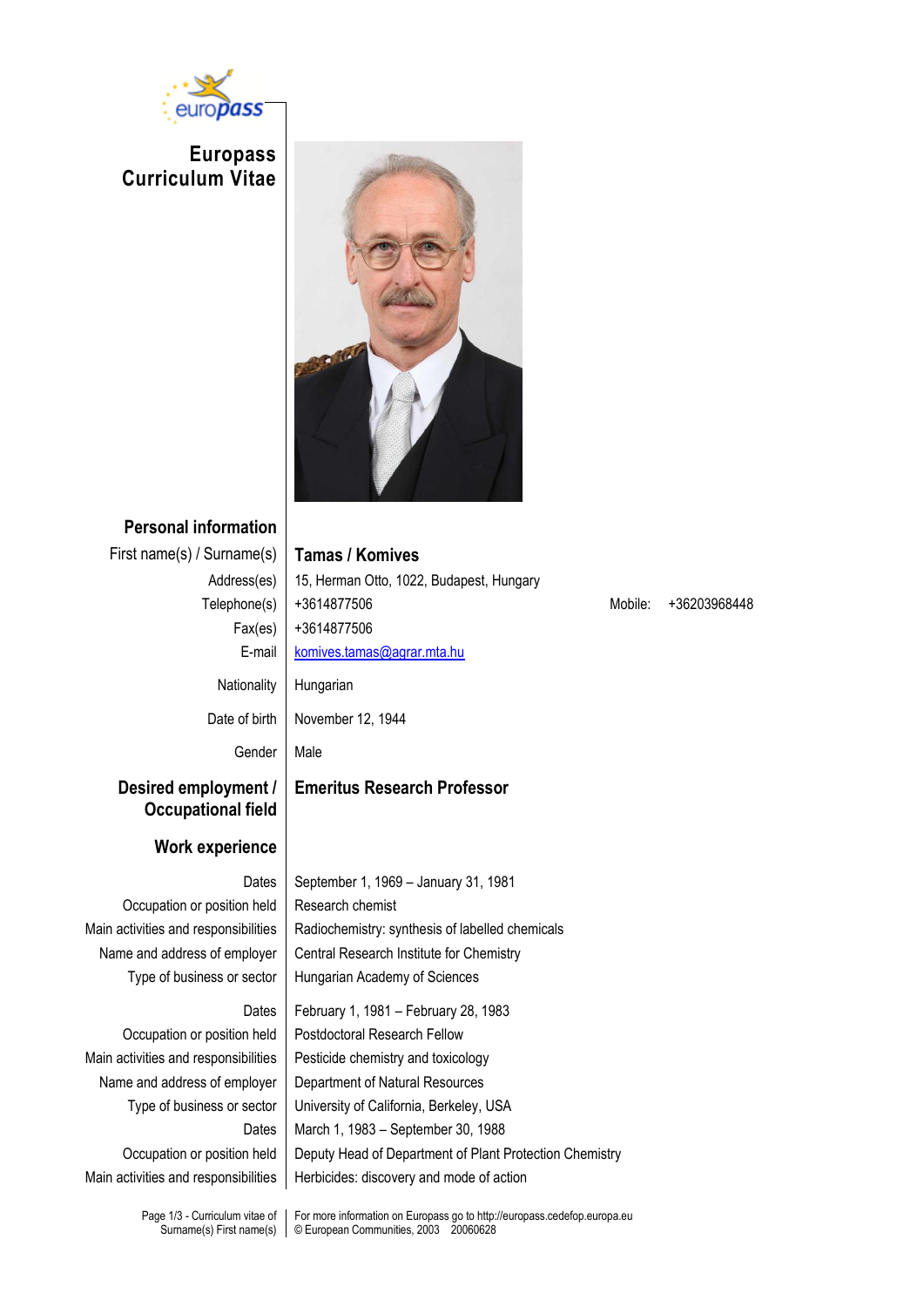| Name and address of employer                                      | Central Research Institute for Chemistry                                                                                                      |                                                                                                                                                            |                |                                                                                                                                                                                                                                                                                                     |                |                    |                |                   |                |                 |
|-------------------------------------------------------------------|-----------------------------------------------------------------------------------------------------------------------------------------------|------------------------------------------------------------------------------------------------------------------------------------------------------------|----------------|-----------------------------------------------------------------------------------------------------------------------------------------------------------------------------------------------------------------------------------------------------------------------------------------------------|----------------|--------------------|----------------|-------------------|----------------|-----------------|
| Type of business or sector                                        |                                                                                                                                               | Hungarian Academy of Sciences                                                                                                                              |                |                                                                                                                                                                                                                                                                                                     |                |                    |                |                   |                |                 |
| Dates                                                             |                                                                                                                                               | October 1, 1988 - present                                                                                                                                  |                |                                                                                                                                                                                                                                                                                                     |                |                    |                |                   |                |                 |
| Occupation or position held                                       |                                                                                                                                               | Head of Department of Plant Protection Chemistry (1988-1993); Director (1994-2008); Research<br>Professor (2009-2014); Emeritus Research Professor (2015-) |                |                                                                                                                                                                                                                                                                                                     |                |                    |                |                   |                |                 |
| Main activities and responsibilities                              |                                                                                                                                               | Coordinating research                                                                                                                                      |                |                                                                                                                                                                                                                                                                                                     |                |                    |                |                   |                |                 |
| Name and address of employer                                      |                                                                                                                                               | <b>Plant Protection Institute</b>                                                                                                                          |                |                                                                                                                                                                                                                                                                                                     |                |                    |                |                   |                |                 |
| Type of business or sector                                        |                                                                                                                                               | Hungarian Academy of Sciences                                                                                                                              |                |                                                                                                                                                                                                                                                                                                     |                |                    |                |                   |                |                 |
| <b>Education and training</b>                                     |                                                                                                                                               |                                                                                                                                                            |                |                                                                                                                                                                                                                                                                                                     |                |                    |                |                   |                |                 |
| Dates                                                             |                                                                                                                                               | September 1, 1964 - June 30, 1969                                                                                                                          |                |                                                                                                                                                                                                                                                                                                     |                |                    |                |                   |                |                 |
| Title of qualification awarded                                    |                                                                                                                                               | <b>Chemical Engineer</b>                                                                                                                                   |                |                                                                                                                                                                                                                                                                                                     |                |                    |                |                   |                |                 |
| Principal subjects/occupational skills<br>covered                 |                                                                                                                                               | Industrial chemistry, radiochemistry                                                                                                                       |                |                                                                                                                                                                                                                                                                                                     |                |                    |                |                   |                |                 |
| Name and type of organisation<br>providing education and training |                                                                                                                                               | Veszprem University, Hungary                                                                                                                               |                |                                                                                                                                                                                                                                                                                                     |                |                    |                |                   |                |                 |
| Level in national or international<br>classification              |                                                                                                                                               | Dipl. Eng. Chem.                                                                                                                                           |                |                                                                                                                                                                                                                                                                                                     |                |                    |                |                   |                |                 |
| Dates                                                             | September 1, 1976 - June 30, 1979                                                                                                             |                                                                                                                                                            |                |                                                                                                                                                                                                                                                                                                     |                |                    |                |                   |                |                 |
| Title of qualification awarded                                    |                                                                                                                                               | Dr. Univ., Cand. Chem. Sci.                                                                                                                                |                |                                                                                                                                                                                                                                                                                                     |                |                    |                |                   |                |                 |
| Principal subjects/occupational skills<br>covered                 |                                                                                                                                               | Radiochemistry, synthetic organic chemistry                                                                                                                |                |                                                                                                                                                                                                                                                                                                     |                |                    |                |                   |                |                 |
| Name and type of organisation<br>providing education and training |                                                                                                                                               | Hungarian Academy of Sciences                                                                                                                              |                |                                                                                                                                                                                                                                                                                                     |                |                    |                |                   |                |                 |
| Level in national or international<br>classification              | PhD                                                                                                                                           |                                                                                                                                                            |                |                                                                                                                                                                                                                                                                                                     |                |                    |                |                   |                |                 |
| Dates                                                             | September 1, 1992 - June 30, 1995                                                                                                             |                                                                                                                                                            |                |                                                                                                                                                                                                                                                                                                     |                |                    |                |                   |                |                 |
| Title of qualification awarded                                    |                                                                                                                                               | Doctor of Science                                                                                                                                          |                |                                                                                                                                                                                                                                                                                                     |                |                    |                |                   |                |                 |
| Principal subjects/occupational skills<br>covered                 |                                                                                                                                               | Plant protection chemistry                                                                                                                                 |                |                                                                                                                                                                                                                                                                                                     |                |                    |                |                   |                |                 |
| Name and type of organisation<br>providing education and training |                                                                                                                                               | Hungarian Academy of Sciences                                                                                                                              |                |                                                                                                                                                                                                                                                                                                     |                |                    |                |                   |                |                 |
| Level in national or international<br>classification              | <b>DSc</b>                                                                                                                                    |                                                                                                                                                            |                |                                                                                                                                                                                                                                                                                                     |                |                    |                |                   |                |                 |
| <b>Personal skills and</b><br>competences                         |                                                                                                                                               |                                                                                                                                                            |                |                                                                                                                                                                                                                                                                                                     |                |                    |                |                   |                |                 |
| Mother tongue(s)                                                  | Hungarian                                                                                                                                     |                                                                                                                                                            |                |                                                                                                                                                                                                                                                                                                     |                |                    |                |                   |                |                 |
| Other language(s)                                                 |                                                                                                                                               |                                                                                                                                                            |                |                                                                                                                                                                                                                                                                                                     |                |                    |                |                   |                |                 |
| Self-assessment                                                   |                                                                                                                                               | Understanding                                                                                                                                              |                |                                                                                                                                                                                                                                                                                                     |                | <b>Speaking</b>    |                |                   |                | Writing         |
| European level (*)                                                |                                                                                                                                               | Listening                                                                                                                                                  |                | Reading                                                                                                                                                                                                                                                                                             |                | Spoken interaction |                | Spoken production |                |                 |
| <b>English</b>                                                    | C <sub>2</sub>                                                                                                                                | Proficient user                                                                                                                                            | C <sub>2</sub> | Proficient user                                                                                                                                                                                                                                                                                     | C <sub>2</sub> | Proficient user    | C <sub>2</sub> | Proficient user   | C <sub>2</sub> | Proficient user |
| German                                                            | <b>B1</b>                                                                                                                                     |                                                                                                                                                            |                | Independent user B1 Independent user A2                                                                                                                                                                                                                                                             |                | Basic user         | A <sub>2</sub> | Basic user        | A <sub>2</sub> | Basic user      |
|                                                                   |                                                                                                                                               |                                                                                                                                                            |                | (*) Common European Framework of Reference for Languages                                                                                                                                                                                                                                            |                |                    |                |                   |                |                 |
| Social skills and competences                                     |                                                                                                                                               |                                                                                                                                                            |                | Team work: throughout my professional career I have always been working in teams. Mediating skills: in<br>addition to research I am also involved in teaching and training at university level. Intercultural skills: I<br>have been involved in several international projects and collaborations. |                |                    |                |                   |                |                 |
| Organisational skills and<br>competences                          | I was the director of an academic research institute for 14 years. During the last decade I have<br>organized four international conferences. |                                                                                                                                                            |                |                                                                                                                                                                                                                                                                                                     |                |                    |                |                   |                |                 |
| Page 2/3 - Curriculum vitae of<br>Surname(s) First name(s)        | For more information on Europass go to http://europass.cedefop.europa.eu<br>© European Communities, 2003 20060628                             |                                                                                                                                                            |                |                                                                                                                                                                                                                                                                                                     |                |                    |                |                   |                |                 |